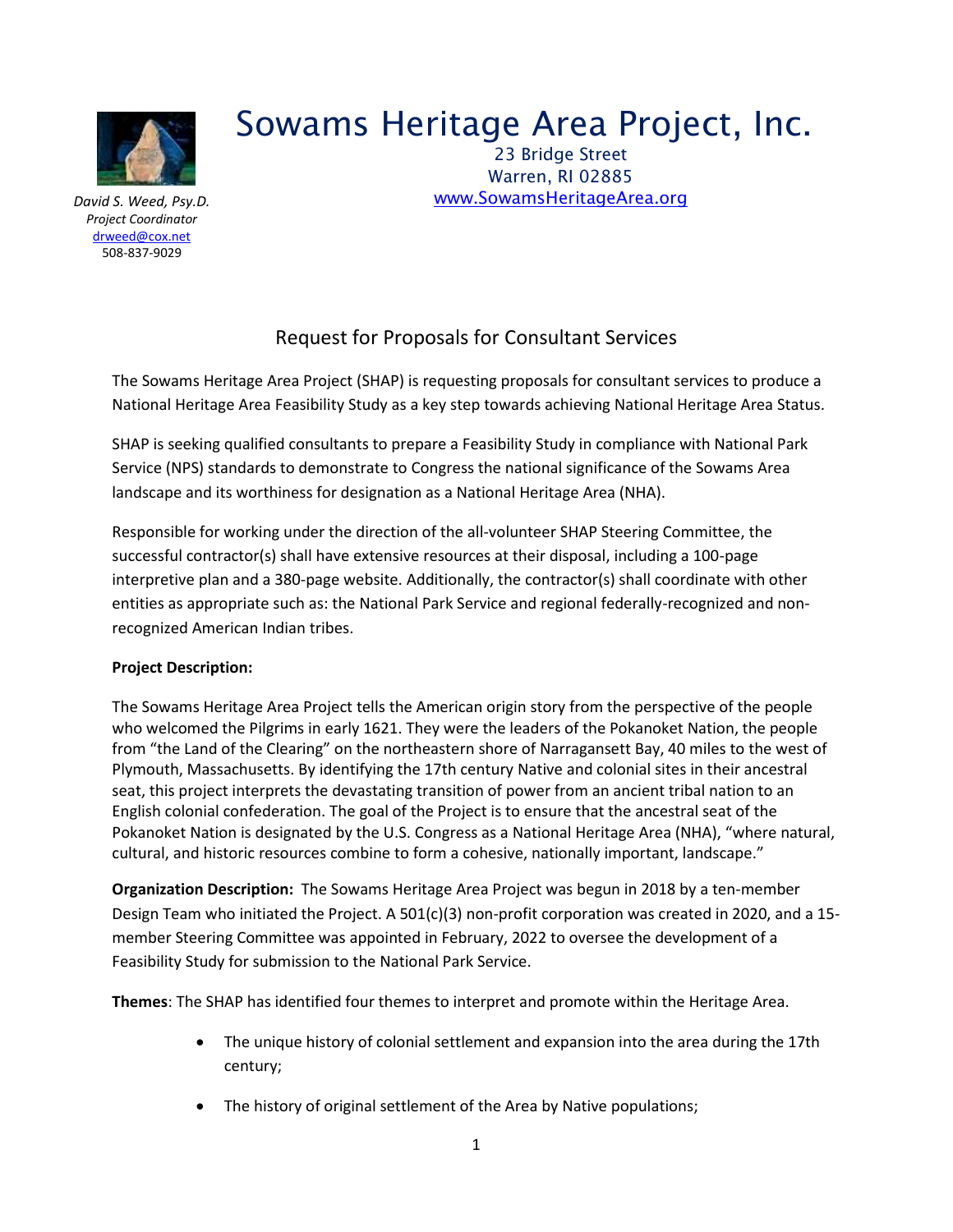- their subsequent expulsion following the conflict known as the King Philip War, 1675-76; and
- the natural history of the region, including the land and waterways and their subsequent development.

**Proposed Boundary:** A preliminary boundary for the Sowams Heritage Area has been defined as the communities of Barrington, Bristol, East Providence, Providence and Warren, Rhode Island, and Rehoboth, Seekonk and Swansea, Massachusetts.

# **History**

The Pokanoket people had been living on their land for 12,000 years before European traders arrived on the continent, carrying disease that wiped out more than half of the Indigenous people before the *Mayflower* landed. The Pilgrims, Separatist Protestants from England via Holland, were welcomed by the leader of the Pokanoket Nation, the Massasoit Ousamequin. Weakened by the pandemic and threatened by their enemy, the Narragansetts across the Bay, Ousamequin entered into a remarkable 40-year treaty with the Plymouth Colony in March of 1621, just four months after the settlers arrived. Following the death of the great Pokanoket leader in 1661, the alliance unraveled disastrously. In 1675, the ferocious King Philip's War broke out, causing the highest per-capita casualty rate in all of North American history and the enslavement and genocide of the defeated Pokanoket Nation, whose very name was erased from history for more than 300 years.

After King Philip's War, it was illegal for the few Pokanokets who survived to call themselves "Pokanokets". They retreated into the shadows of society or assimilated into other tribes. It wasn't until the start of the 21st century, when it was no longer illegal to be called "Pokanoket," that the members of the Tribe would emerge from hiding to tell their story. Today more than half of the Massasoit's descendants live in or near their original homeland, an area that today comprises eight communities along the Rhode Island-Massachusetts border.

# **Objective and Goal**

The Sowams Heritage Area Project interprets the story of America's birth in the natural and built homeland of the Pokanoket People. More than 50 locations throughout this region reveal the traumatic interaction of Indigenous and European cultures that belie the American myth of the "First Thanksgiving." These fragments of 17th century life consist of historic structures, early burial grounds, and numerous written documents such as treaties, deeds, and wills. Evidence of Indigenous life of that time consists today of natural formations in the landscape and the springs, streams and rivers that provided fresh water and a complex network for communication and trade.

The goal of the Sowams Heritage Area Project is to ensure that the ancestral seat of the Pokanoket Nation is designated by the U.S. Congress as a National Heritage Area (NHA). The NHA program is a grassroots, community-driven approach to heritage conservation and economic development. The National Park Service would provide technical assistance and funding, but the government would not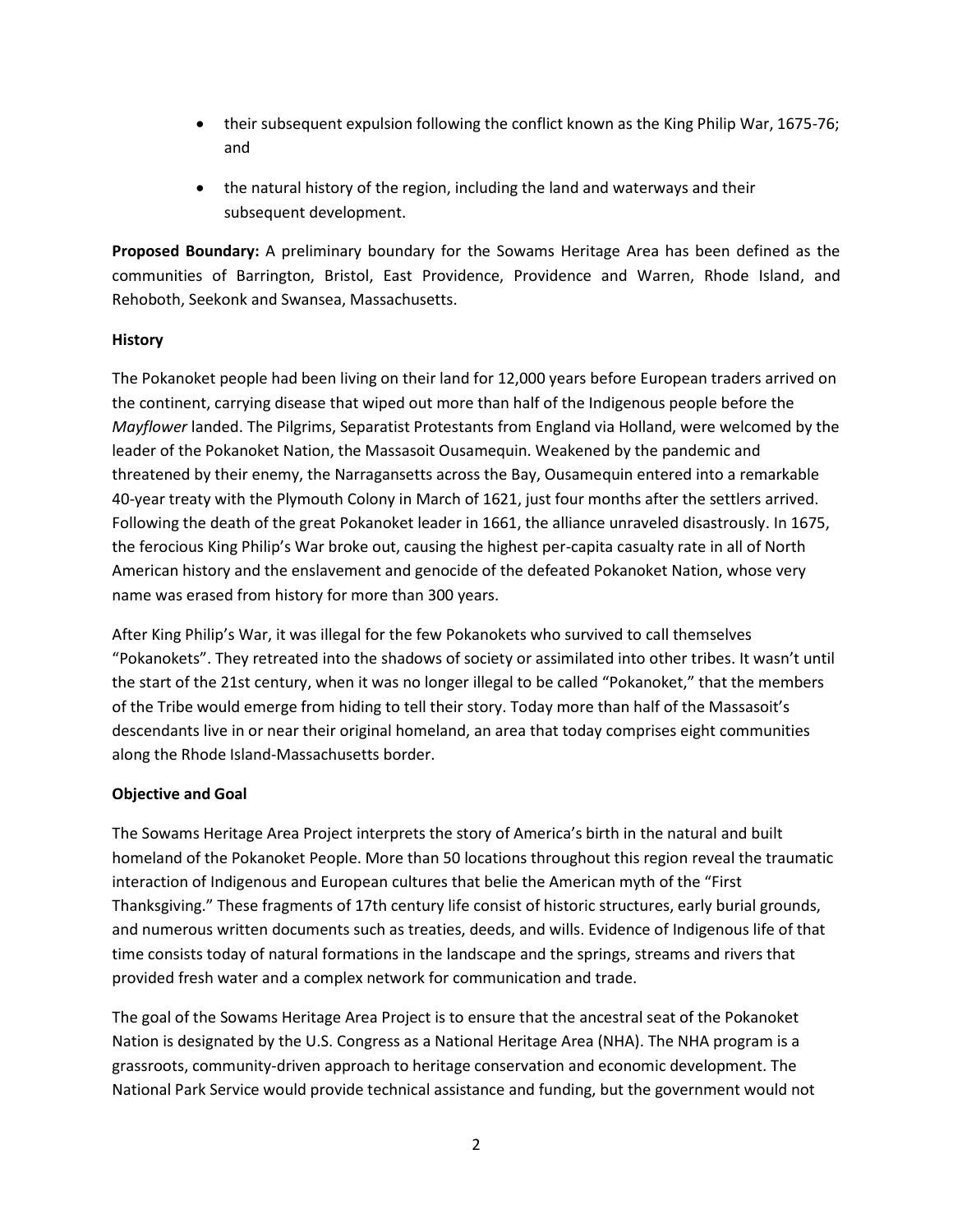own the land or assume land use controls. NHAs are not national Parks, but lived-in landscapes that foster pride of place and enduring community stewardship. Above all, the Sowams Heritage Area will tell a story that needs to be told and offer lessons about our past that could inform our future as a diverse and complex culture.

# **National Heritage Area Program**

The National Park Service defines an NHA as "a place designated by Congress where natural, cultural, historic and scenic resources combine to form a cohesive, nationally distractive landscape arising from patterns of human activity shaped by geography (reference: *National Heritage Area Feasibility Study Guidelines*, National Park Service, August 2003). These patterns make National Heritage Areas representative of the national experience through the physical features that remain and the traditions that have evolved in them. Continued use of National Heritage Areas by people whose traditions helped to shape the landscapes enhances their significance."

Obtaining designation as a National Heritage Area (NHA) has the potential of creating positive economic growth and community vibrancy by attracting secondary service and retail businesses in communities within and adjacent to the NHA.

National Park Service guidelines require four objectives in order to meet NHA designation:

- 1. Completion of a suitability/feasibility study;
- 2. Public involvement in the suitability/feasibility study;
- 3. Demonstration of widespread public support among heritage area residents for the proposed designation; and
- 4. Commitment to the proposal from the appropriate players which may include governments, industry, and private, non-profit organizations, in addition to the local citizenry.

NHA designation will increase public education about the Sowams Heritage Area and build a constituency interested in preserving, protecting, and enhancing the landscape. NHA designation has the potential to preserve historical components of the landscape that are of value to longtime and current residents and visitors; and to establish partnerships willing to undertake projects such as ecological restoration and interpretive signage.

# **Scope of Work**

The SHAP is requesting proposals for consultant services to prepare the required Feasibility Study for a National Heritage Area designation with robust public participation and research utilizing Best Practices in NHA Feasibility Study development. The SHAP has assembled several reference documents that are available at <https://drive.google.com/drive/folders/1xxxwTaXdmPF7kWe0rzf3bZDo6w6TX-DX> , including: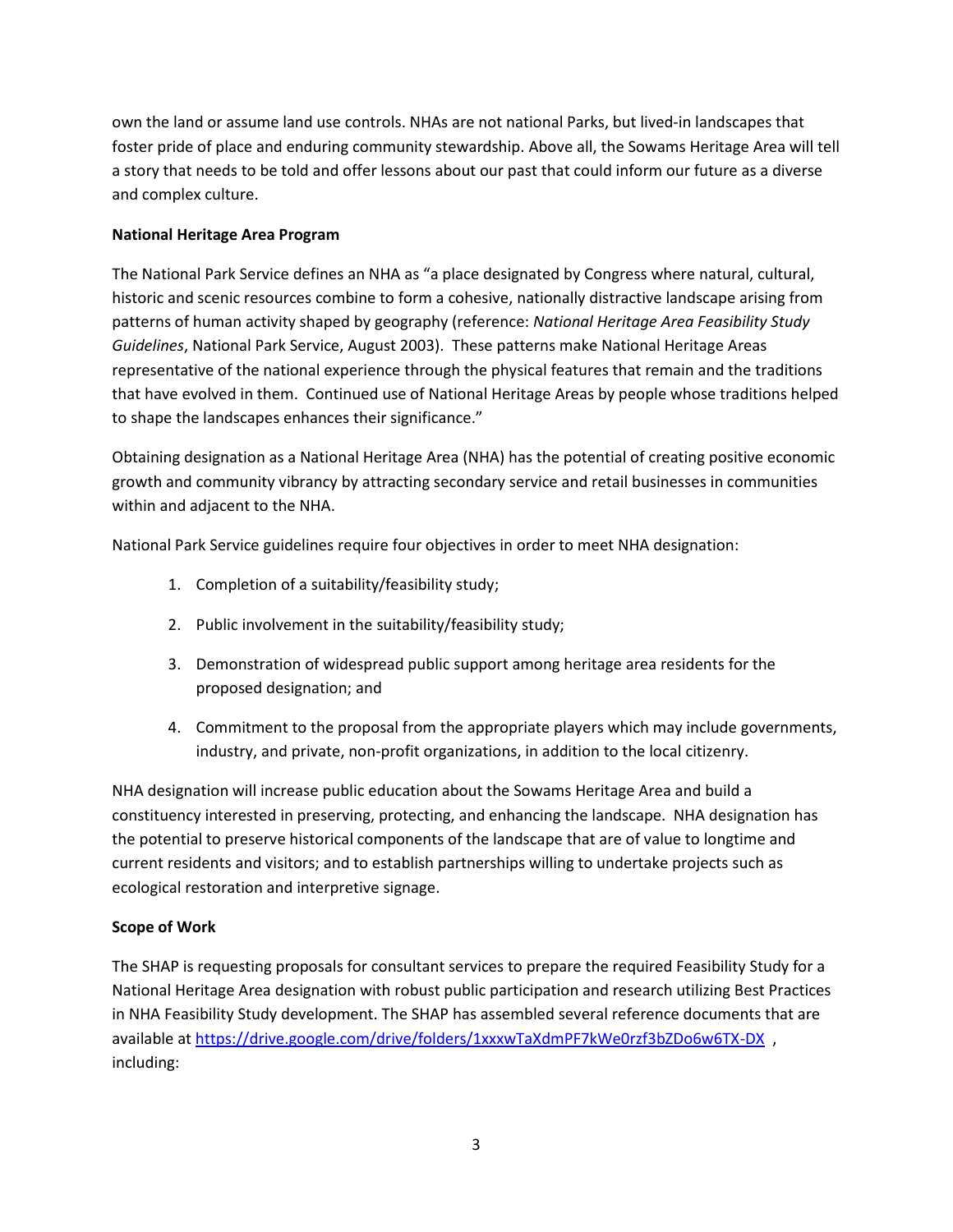- a 95-page initial interpretation plan that includes an historical overview, a description of the four central themes of the project, and an audience analysis, and
- an introductory brochure, six self-guided tour guides and three styles of maps of the Heritage Area with important locations indicated
- a 14-slide PowerPoint summary of the project, mission, tagline and project summary

Prior to introducing authorizing legislation for a new National Heritage Area, a feasibility study is undertaken to determine if the region meets the 10 National Park Service (NPS) National Heritage Area criteria. Feasibility Studies are reviewed National Park Service subject matter experts, and the review findings inform NPS Congressional testimony on National Heritage Area authorizing legislation.

The Sowams Heritage Area Project, Inc. is seeking an established consultant firm to produce a National Heritage Area Feasibility Study within a six-month project objective. The selected firm must have a proven track record for excellence and for working collaboratively.

**Overall Study Objective:** To conduct a comprehensive and inclusionary feasibility study that determines the viability of a National Heritage Area Designation for the Sowams Heritage Area.

### **Component 1:** Public Involvement Strategy Campaign

Throughout the process, Consultants, in partnership with the Sowams Heritage Area Steering Committee, will seek to actively engage with the public about the themes of the heritage area to give them a voice in the region's future.

**Component 2:** Determination of the Region's Contribution to the National Heritage and Development of Potential Themes

NHAs, by definition, are places representative of the national experience. Often, the authorizing legislation for the study will include findings about these contributions. The consultant will assemble and synthesize all relevant historical information about the region and understand the contributions of the study area and its people and events relative to the national story. The consultant will describe the historical, natural, and cultural resources of the Sowams Heritage Area in the context of the national story.

**Component 3:** Natural and Cultural Resources Inventories, Integrity Determinations, and Affected Environment Data

Consultants will focus on identifying and documenting a strategic assemblage of natural and cultural resources that relates to the identified themes. The feasibility study will also identify that there is a sufficient assemblage with integrity to provide a viable interpretive experience. Consultants will work with the Sowams Heritage Area Project Steering Committee to gather all existing data and information about how the heritage area defined its geographic and cultural boundaries. Consultants will also reach out to NPS and State Historic Preservation Offices, as well as state and local agencies and organizations to further build the documentation and inventories of cultural and natural resources that may assist greatly in the region. In addition to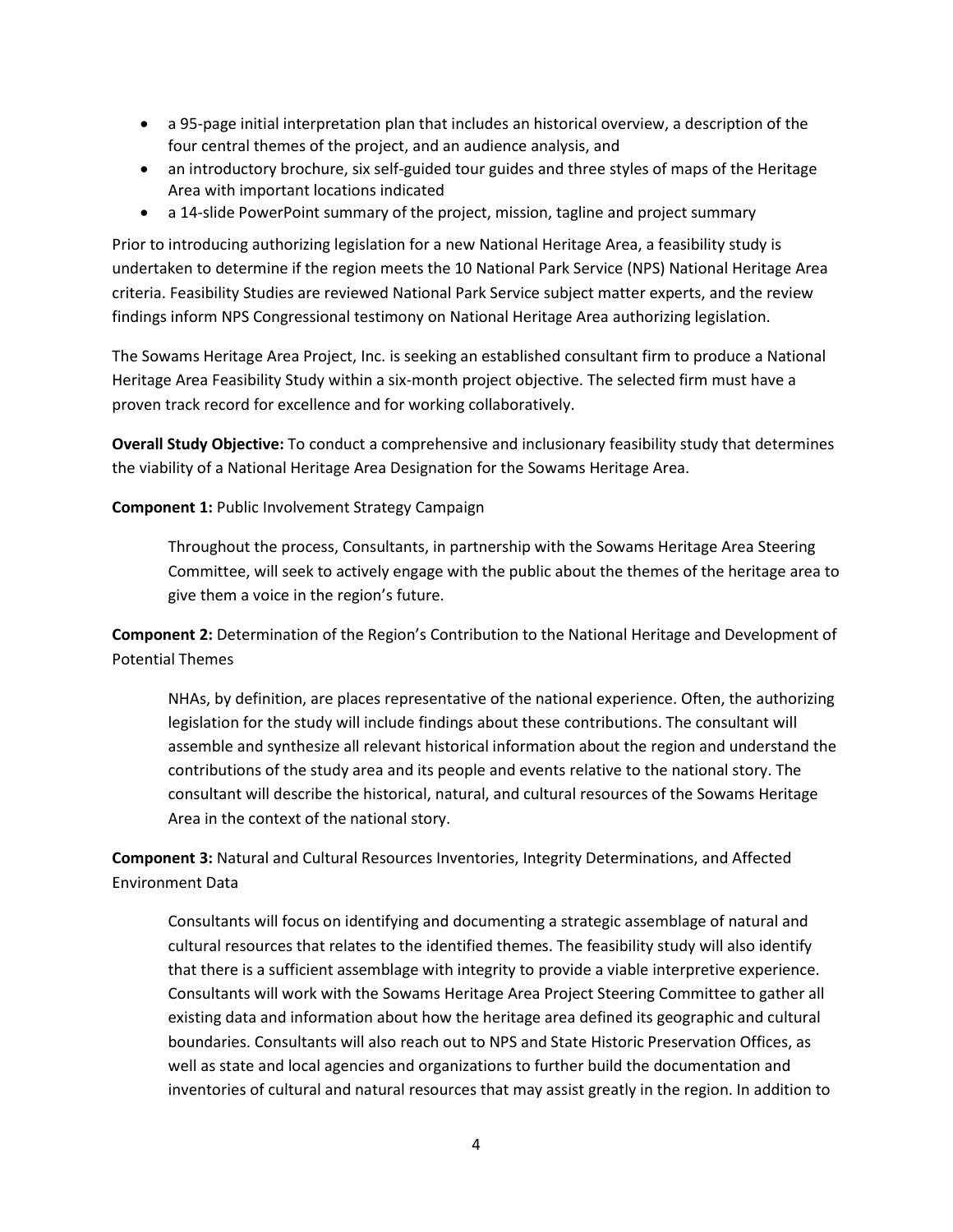natural and cultural resources, information necessary to assess outstanding opportunities for conservation, recreation, and education, Consultants will also include an analysis of existing public and publicly accessible private open space, recreation, and heritage education resources and whether there are potential opportunities to increase the level and quality of such resources through heritage area designation.

**Component 4:** Management Alternatives and Preliminary Assessment of Impacts

Per study requirements, Consultants will include a comprehensive analysis of two management alternatives for the Sowams National Heritage area – status quo and NHA designation with an option for integration with the existing Blackstone Valley National Heritage Corridor. Consultants will also meet with the core team assembled to help implement this study to evaluate other options per the NPS directives and instructions.

**Component 5:** Heritage Area Administration and Financial Planning

Consultants will create a report documenting the financial and management plan outlining administrative roles, responsibilities, and federal matching requirements of the organization as a National Heritage Area. Consultants will evaluate and assess if the best place to house the local management entity is within its current management entity or if a new organization should be formed.

**Time Schedule:** The following summarizes the proposed activities and deadlines. This calendar can be moved ahead as needed by the selected applicant.

| Event                                                           | Date           |
|-----------------------------------------------------------------|----------------|
| RFP available to prospective bidders                            | $3 - 7 - 2022$ |
| <b>Written Questions Submittal Deadline</b>                     | 4-15-2022      |
| Final submission date                                           | $5 - 2 - 2022$ |
| Proposal Evaluation and Ranking (estimated date)                | 5-31-2022      |
| <b>Finalist Interviews</b>                                      | 6-10-2022      |
| Notice of Intent to Award (estimated date)                      | 6-15-2022      |
| Contract development, processing and execution (estimated date) | 6-20-2022      |
| Contract Start Date (Notice to Proceed)                         | 6-30-2022      |
| Submission of Final Report (estimated date) within six months   | 12-31-2022     |

**Contact for Questions:** All questions concerning this RFP shall be submitted in writing by email to [drweed@cox.net](mailto:drweed@cox.net) on or before April 15, 2022. Responses will be provided on a Google Drive that is available a[t https://drive.google.com/drive/folders/1xxxwTaXdmPF7kWe0rzf3bZDo6w6TX-DX](https://drive.google.com/drive/folders/1xxxwTaXdmPF7kWe0rzf3bZDo6w6TX-DX)

# **Evaluation of Public Support and Commitments:**

As identified above, Consultants will collect and report information on the public's perception of the development of an NHA in Sowams. Consultants will report and provide details on support and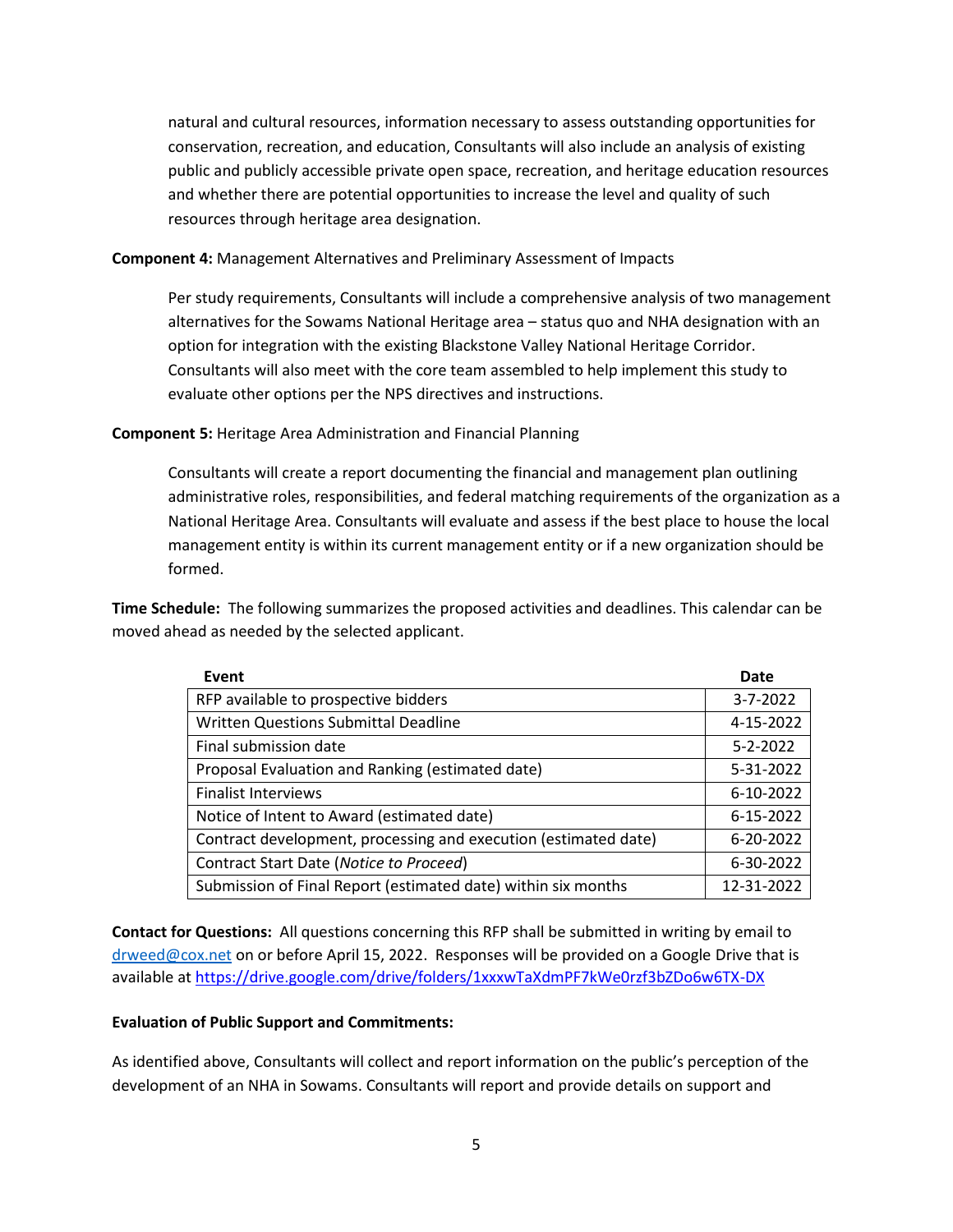opposition from comments at public meetings, letters from individuals and organizations, resolutions from governing bodies, and actual evidence of formal commitments by local governments and others to participate in heritage area planning and programming.

Consultants will document partnership commitments including agreements for working relationships, financial contributions, or pledges of other types of assistance. Consultant will specifically look for indications of commitments to assist and work in partnership with the management entity by state and local governments and other organizations as well as actual dollar or other specific contributions. Consultant will document tangible comments and partnerships in an easy to understand matrix.

#### **Final Report Presentation and Format**

Consultants will synthesize all the information into a final report that is accessible for the readers to understand the findings and the process to achieve these findings. A draft report will be prepared and presented for feedback at a final public meeting presenting all findings and giving the public and key stakeholders time to comment. The report format will utilize the recommended format put forth by the NPS. Public comment and feedback on the draft report will be included in the final document.

The document should serve as a roadmap and pathway for the Sowams Heritage Area as it pursues the designation. This document must have a clear and concise Statement of National Significance per NPS guidelines for NHA inclusion. The goal for the Consultants will be to produce a deliverable that exceeds requirements and serves as a marketing piece for the heritage area.

#### **Proposal Submission Requirements**

Proposals must include the following information:

- 1. Cover Letter
- 2. Name of Firm
- 3. Employer Identification Number or Social Security Number
- 4. Point of Contact (name, title, phone number, mailing address, and email address)
- 5. Business must be in good standing with their state of incorporation
- 6. Demonstrated understanding of the work
- 7. Qualifications of consultant, including prior experience in similar services
- 8. Sample or samples of bidder's work
- 9. Pricing (include how fee is calculated)
- 10. Three (3) references within the past 3 years who can attest to the provider's knowledge